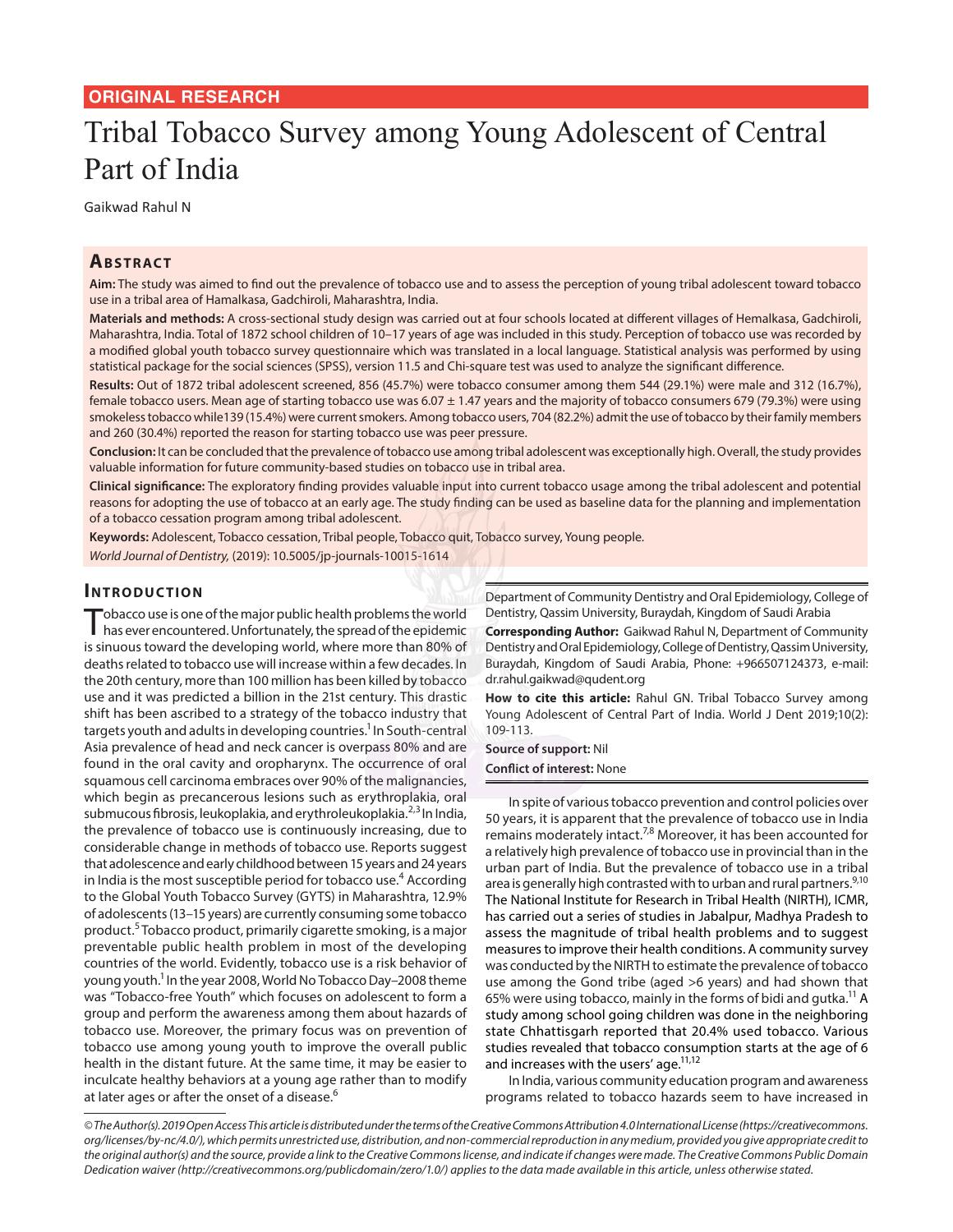recent times for increasing of anti-tobacco enterprises especially in the tribal area.<sup>4</sup> There are insufficient studies that have been recorded the antitobacco message or programs in a tribal area of Gadchiroli. Therefore, this study was aimed to find out the prevalence of tobacco use and to assess the perception of adolescent towards tobacco use from a tribal area of Hamalkasa, Gadchiraoli, Maharashtra, India.

#### **MATERIALS AND METHODS**

The cross-sectional study design was used to do the survey at four Schools located at different villages of Hemalkasa, Gadchiroli, Maharashtra, India. The villages in this tribal area were located in the dense forests, and the main occupation was labor work and farming. A pilot survey was conducted among the 50 students of four different schools and found high prevalence tobacco use. Moreover, no tobacco ban policy and health promotional activities were planned in the past years. Total of 1872 school children from fours schools consisting of male and female were included in this study. To be eligible for the study, participants should be students and of an age group of 10–17 years. The required permissions to conduct the study was taken from the concerned school authorities and informed consent was obtained from a participant before the start of the study. After the approval from school authority, the survey date was fixed and the survey was carried out by standard survey procedure. The participant interview was taken in a local language and care was taken to maintain the confidentiality of the statistics. A custom made organized interview plan was utilized to gather information. The interview plan was pilot tested before information gathering. The final questionnaire proforma comprises of inquiries related to socioeconomic data, tobacco use and its form and exposure to tobacco prevention activities and their perception tobacco use. Perception of Tribal adolescent was recorded by modified GYTS questionnaire.<sup>4</sup> Sample questionnaire was translated in local language by forwarding translation and back translation method. Further, it was piloted on a group of students before the initiation of the study. Its validity and reliability were pretested and necessary corrections were made. Students were given a questionnaire in the classroom by a clinical assistant. The survey was administered during one class period. CDC–WHO designed procedures as the questionnaire itself is self-administered and the student's privacy was assured, and the student's participation was anonymous and voluntary. Students completed the questionnaire in the classroom, recording their response on the same sheet. For the statistical analysis of the data SPSS, version 11.5 software package was used. Chi-square test frequencies and cross-tabulation of the data were performed. Statistical significance was measured on a level of 0.05.

# **RESULTS**

In the present study, there were 1872 tribal adolescent screened. Out of total study participants 1872 (100%), 856 (45.7%) number of adolescent were tobacco consumer compared to nonusers of tobacco 1016 (54.3%). Among the 856 (45.7%) tobacco user adolescent 544 (29.1%) were male and 312 (16.7%) female. The mean age of tobacco user was found to be  $14.81 \pm 2.18$ , whereas the mean age of starting tobacco users was  $6.07 \pm 1.47$  years. Out of 856 (100%) tobacco users, 679 (79.3%) were using smokeless tobacco, and 139 (15.4%) were current smokers. It has been observed that 38 (4.4%) of tribal adolescent were consuming both smokeless and smoke form of tobacco. Another salient finding of the present study was that 72 (3.8%) of tobacco users and 12 (0.6%) of nonusers of tobacco were found to have oral mucosal lesion like oral submucosa fibrosis, lichen planus, leucoplakia, etc. (Table 1). To confirm these mucosal findings, the clinical assistant was calibrated by faculty from oral diagnosis department. The major factors which can influence the tobacco intake are social customs and belief.

Moreover, it determines the behavior of the individual. In the present study perception of tribal adolescent was recorded by modified GYTS questionnaire to understand their customs and beliefs towards tobacco use. Table 2 shows the distribution participants response to GYTS. Firstly, tobacco use among family members was assessed among the tribal adolescent, 704 (82.2%) tobacco users and 880 (86.6%) nonusers of tobacco admit the use of tobacco by their family members. Response to question on the harmful effect of tobacco on health was found significantly less among tobacco users 556 (65.0%) compared to nonusers of tobacco 900 (88.6%). Influence of peer to start tobacco was found significantly higher among tobacco users 260 (30.4%) compared to nonusers of tobacco 12 (1.2%). Moreover, both groups admitted that boys or girls who smoke or chew tobacco have few friends. It was also observed that a majority of participants saw the tobacco advertisements on television, fairs, community events, at home and also on social places like at poojas or in the weekly market. This might be the reason for the increased use of tobacco among tribal adolescent. Further, tribal adolescents were asked regarding the effect of tobacco on others, significantly less number of Tobacco users 608 (71.0%) responded yes to this question compared to nonusers of tobacco 892 (87.8%). As per new guideline, it is mandatory to teach the harmful effect of tobacco use in school, but it was found that less number of tobacco users 588 (68.7%) know about this compare to nonusers of tobacco 872 (85.8%). In addition to these participants reported that they have seen many teachers smoking or chewing tobacco during teaching hours. The study participant's opinion was taken in regards to increasing in the price of tobacco products, significantly higher nonuser of tobacco 904 (89.0%) supported this compared to 584 (68.2%) tobacco users. The study participant also supported the policy specifically prohibiting tobacco use among school students. In further questions participants view about quitting tobacco was recorded and it was found that 492 (57.5%) of tobacco users think that it would be difficult for someone to quit once he/she has started smoking or chewing tobacco, whereas 508 (50.0%) of nonusers of tobacco thinks it is definitely not difficult to quit. It was observed

**Table1:** Demographic profile of tribal adolescent

| Tribal                 |                 |                   | Sex               |                     | Mean age of starting |                   | Type of tobacco use |                   | Presence of oro- |
|------------------------|-----------------|-------------------|-------------------|---------------------|----------------------|-------------------|---------------------|-------------------|------------------|
| adolescent             | Number          | Male              | Female            | Mean age            | tobacco use          | <b>Smokeless</b>  | Smoke               | Both              | mucosal lesions  |
| Tobacco users          | 856<br>(45.7%)  | 544<br>$(29.1\%)$ | 312<br>$(16.7\%)$ | $14.81 \pm 2.18$    | $6.07 \pm 1.47$      | 679<br>$(79.3\%)$ | 139<br>$(15.4\%)$   | 38<br>$(4.4\%)$   | 72 (8.4%)        |
| Nonusers of<br>tobacco | 1016<br>(54.3%) | 552<br>(29.5%)    | 464<br>$(24.8\%)$ | $13.21 \pm$<br>2.51 | $\hspace{0.05cm}$    | $-$               | $-$                 | $\qquad \qquad -$ | 12 (1.2%)        |

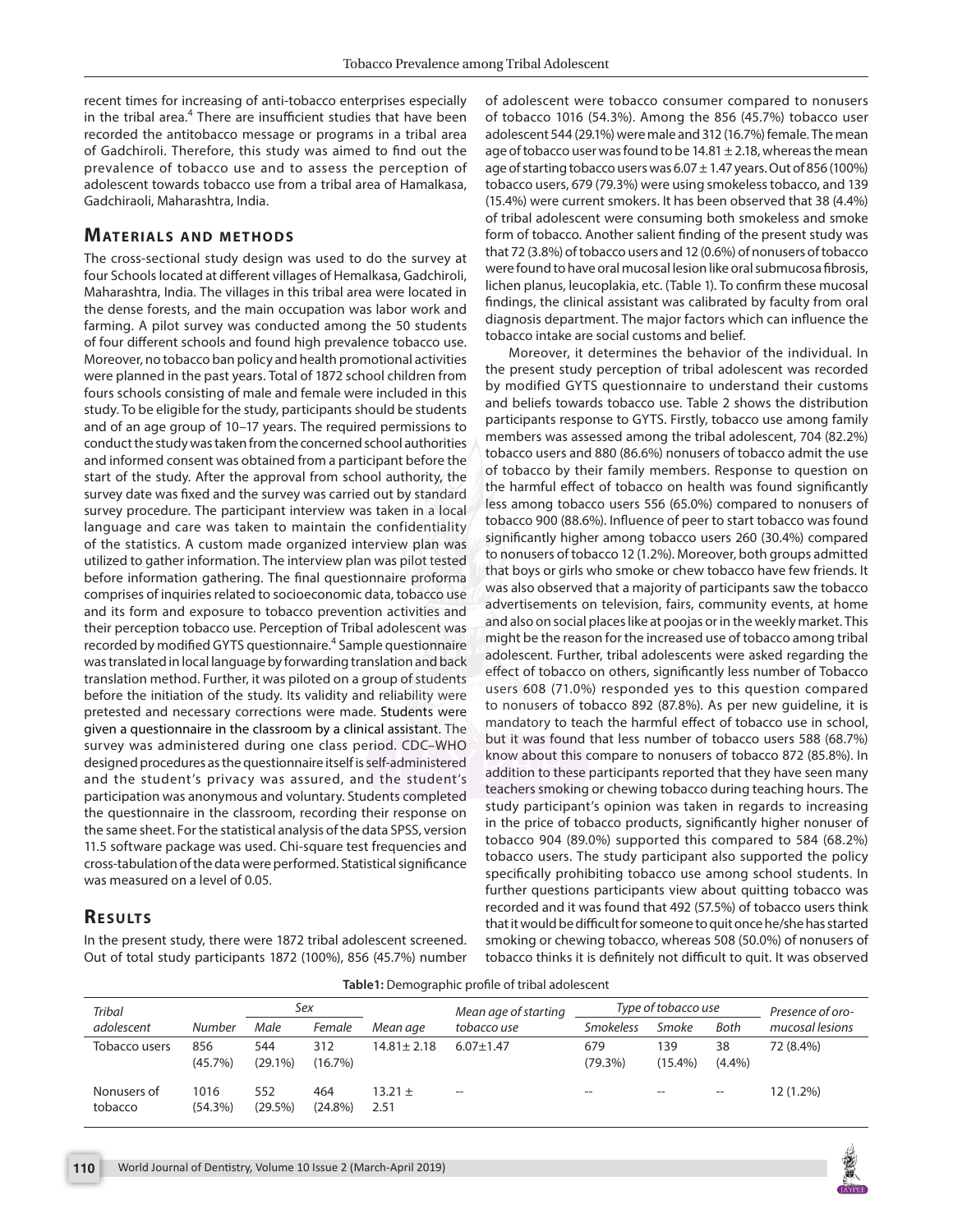| Response of tribal adolescent for tobacco use |                                                                                                                                |                          |               |  |  |  |  |  |
|-----------------------------------------------|--------------------------------------------------------------------------------------------------------------------------------|--------------------------|---------------|--|--|--|--|--|
| Tribal adolescent                             | Yes                                                                                                                            | No                       | Total         |  |  |  |  |  |
| Ouestion 1                                    | Do any of your family member smoke cigarettes or chew tobacco?                                                                 |                          |               |  |  |  |  |  |
| Tobacco users                                 | 704 (82.2%)*                                                                                                                   | 152 (17.8%)              | 856 (100.0%)  |  |  |  |  |  |
| Nonusers of tobacco                           | 880 (86.6%)                                                                                                                    | 136 (13.4%)              | 1016 (100.0%) |  |  |  |  |  |
| Question 2                                    | Do you think cigarette smoking or chewing tobacco is harmful to your health?                                                   |                          |               |  |  |  |  |  |
| Tobacco users                                 | 556 (65.0%)*                                                                                                                   | 300 (35.0%)              | 856 (100.0%)  |  |  |  |  |  |
| Nonusers of tobacco                           | 900 (88.6%)                                                                                                                    | 116 (11.4%)              | 1016 (100.0%) |  |  |  |  |  |
| Question 3                                    | If one of your best friends offered you a cigarette or a bidi or chewing tobacco, would you take it?                           |                          |               |  |  |  |  |  |
| Tobacco users                                 | 260 (30.4%)*                                                                                                                   | 596 (69.6%)              | 856 (100.0%)  |  |  |  |  |  |
| Nonusers of tobacco                           | 12 (1.2%)                                                                                                                      | 1004 (98.8%)             | 1016 (100.0%) |  |  |  |  |  |
| Question 4                                    | Do you think boys or girls who smoke or chew tobacco have fewer friends?*                                                      |                          |               |  |  |  |  |  |
| Tobacco users                                 | 480 (56.1%)                                                                                                                    | 376 (43.9%)              | 856 (100.0%)  |  |  |  |  |  |
| Nonusers of tobacco                           | 932 (91.7%)                                                                                                                    | 84 (8.3%)                | 1016 (100.0%) |  |  |  |  |  |
| Question 5                                    | Have you ever saw advertisements for cigarettes or tobacco on television, fairs, community events,<br>poojas or weekly market? |                          |               |  |  |  |  |  |
| Tobacco users                                 | 648 (75.7%)                                                                                                                    | 208 (24.3%)              | 856 (100.0%)  |  |  |  |  |  |
| Nonusers of tobacco                           | 752 (74.0%)                                                                                                                    | 264 (26.0%)              | 1016 (100.0%) |  |  |  |  |  |
| Question 6                                    | Do you think tobacco smoke is harmful to other? *                                                                              |                          |               |  |  |  |  |  |
| Tobacco users                                 | 608 (71.0%)                                                                                                                    | 248 (29.0%)              | 856 (100.0%)  |  |  |  |  |  |
| Nonusers of tobacco                           | 892 (87.8%)                                                                                                                    | 124 (12.2%)              | 1016 (100.0%) |  |  |  |  |  |
| Ouestion 7                                    | During the last school year, were you taught in any of your classes about the dangers of smoking or<br>chewing of tobacco? *   |                          |               |  |  |  |  |  |
| Tobacco users                                 | 588 (68.7%)                                                                                                                    | 268 (31.3%)              | 856 (100.0%)  |  |  |  |  |  |
| Nonusers of tobacco                           | 872 (85.8%)                                                                                                                    | 144 (14.2%)              | 1016 (100.0%) |  |  |  |  |  |
| <b>Ouestion 8</b>                             | The price of tobacco products should be increased. *                                                                           |                          |               |  |  |  |  |  |
| Tobacco users                                 | 584 (68.2%)                                                                                                                    | 272 (31.8%)              | 856 (100.0%)  |  |  |  |  |  |
| Nonusers of tobacco                           | 904 (89.0%)                                                                                                                    | 112 (11.0%)              | 1016 (100.0%) |  |  |  |  |  |
| Ouestion 9                                    | Do you think, schools should have a policy specifically prohibiting tobacco use among students. *                              |                          |               |  |  |  |  |  |
| Tobacco users                                 | 720 (84.1%)                                                                                                                    | 136 (15.9%)              | 856 (100.0%)  |  |  |  |  |  |
| Nonusers of tobacco                           | 888 (87.4%)                                                                                                                    | 128 (12.6%)              | 1016 (100.0%) |  |  |  |  |  |
| Question 10                                   | Have you ever seen teachers smoking or chewing tobacco during teaching hours? *                                                |                          |               |  |  |  |  |  |
| Tobacco users                                 | 648 (75.7%)                                                                                                                    | 208 (24.3%)              | 856 (100.0%)  |  |  |  |  |  |
| Non users of tobacco                          | 884 (87.0%)                                                                                                                    | 132 (13.0%)              | 1016 (100.0%) |  |  |  |  |  |
| Question 11                                   | Once someone has started smoking or chewing tobacco, do you think it would be difficult to quit? *                             |                          |               |  |  |  |  |  |
| Tobacco users                                 | 492 (57.5%)                                                                                                                    | 364 (42.5%)              | 856 (100.0%)  |  |  |  |  |  |
| Nonusers of tobacco                           | 508 (50.0%)                                                                                                                    | 508 (50.0%)              | 1016 (100.0%) |  |  |  |  |  |
| <b>Ouestion 12</b>                            | During the past year, have you ever tried to stop smoking cigarettes or using tobacco?                                         |                          |               |  |  |  |  |  |
| Tobacco users                                 | 632 (73.8%)                                                                                                                    | 224 (26.2%)              | 856 (100.0%)  |  |  |  |  |  |
| Nonusers of tobacco                           | $\overline{\phantom{0}}$                                                                                                       | $\overline{\phantom{0}}$ | 1016 (100.0%) |  |  |  |  |  |

\**p* <0.05 significant

that 632 (73.8%) Tobacco Users tried at least once to quit the tobacco habit but could not do it completely.

# **Dis c u s sio n**

Nowadays, tobacco plays a vital role in the villagers' life. The prevalence of smoking and smokeless tobacco varied dramatically between the tribal adolescent with its urban or rural counterpart. The present study reported a significantly high prevalence of tobacco use among tribal adolescent 856 (45.7%). Out of 856 (45.7%), the prevalence of tobacco use was significantly high among

adolescent boys 544 (29.1%) compared to adolescent girls 312 (16.7%). GYTS reported 17.5% prevalence which was found to be less compared to the present study whereas in Maharashtra state survey 48.2% men and 10.5% women were tobacco consumer.<sup>13</sup>

The mean age of starting tobacco use was  $6.07 \pm 1.47$  years, was in contrast with the study reported by Dhekale et al. of a tribal (Kolam) community where most of the participants started tobacco use between 5 years and 15 years. This difference could be because the factors which influenced the tobacco consumption were present in the home environment predominantly and it also affected by beliefs, and behaviors toward tobacco habits.<sup>6</sup> The present study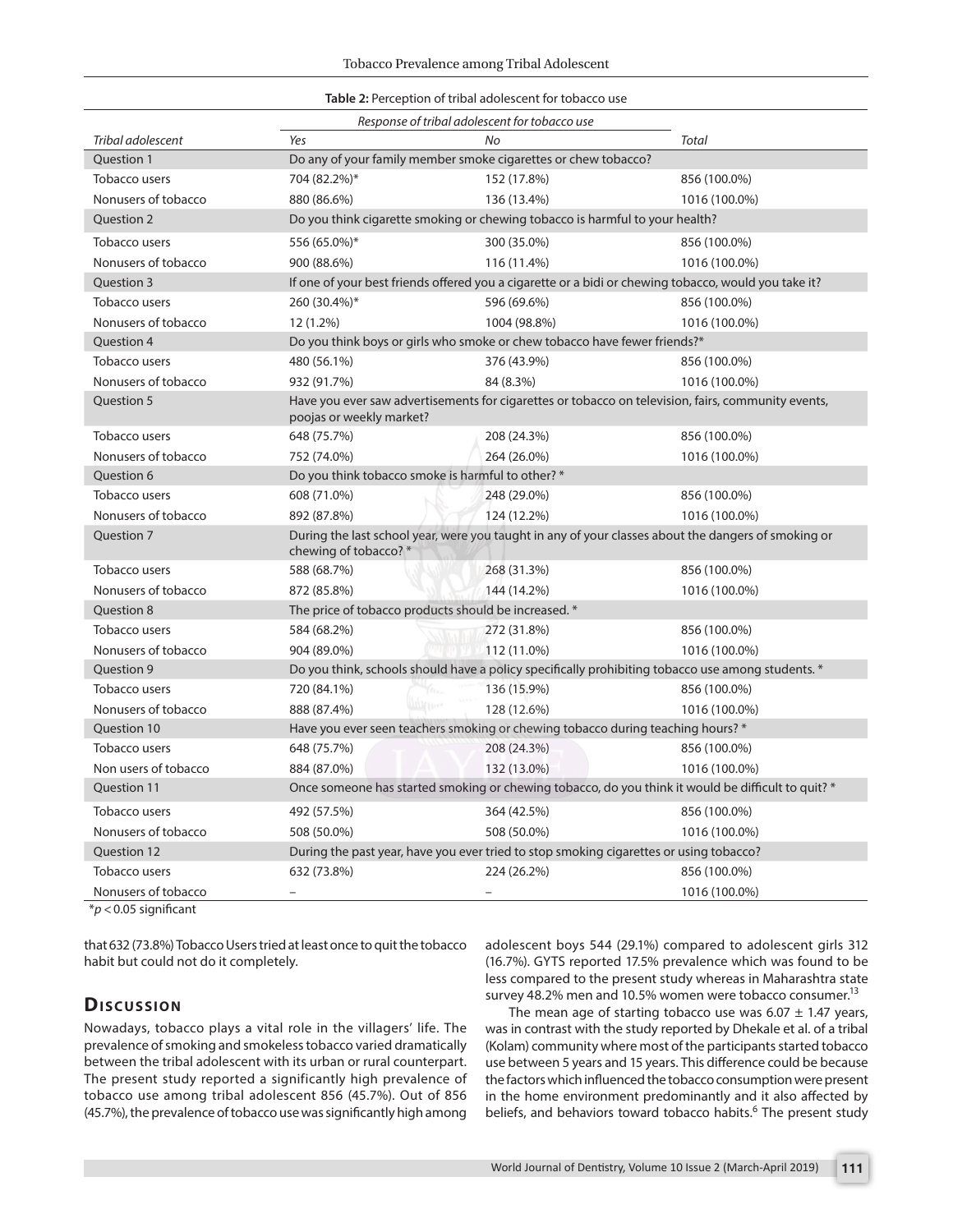also demonstrated that the prevalence of tobacco consumption in adolescent females was 312 (16.7%). The study carried out by Jayakrishnan et al.<sup>10</sup> found a high prevalence of a smokeless form of tobacco use between the age group of 13 years and 80 years among tribal male (65.0%) and female (24.7%). Dongre et al.<sup>14</sup> in 2008 conducted community-based research to study the pattern of tobacco among rural adolescents of Wardha, Maharashtra (which is nearer to the study area of the present study). Out of the total 385 participants in the study, 68.3% of the boys and 12.4% of the girls had consumed tobacco in any form during the last 30 days. The tribal adolescent in the present study consumed both smokeless 679 (79.3%) and smoke 139 (15.4%) form of tobacco. Which was found to be more compared to Gunjal et al.<sup>15</sup> (smokeless 41.74% and 2.86% smoke form) but less compared to the study by Dhekale et al.<sup>6</sup> (smokeless 89.91% and 10.45% smoke form. The higher prevalence of tobacco use in his study could be due to a broader range of age group involved and different socioeconomic pattern. Other study showed high rates of smoking in the Northern tribal group whereas the Southwest tribe had low rates of smoking.<sup>16</sup> The habit of tobacco use among the school children in these areas can be attributed to the easy availability of *tendu patta* leaves (used to make bidis in India) and easy availability of tobacco from their parents.

Furthermore, native tribal adolescents were misunderstanding commercial tobacco in the form of cigarettes, snuff, dip, and other products. The challenge for many tribal communities to maintain the traditional use of tobacco which has significant spiritual and cultural values. This in total creates many hurdles to establish tobacco prevention and control policy for tribal areas. In the present study prevalence of tobacco use was found more among the family members which might be the reason for increased use of Tobacco among tribal adolescent. However, in a study by Kumar M et al.<sup>17</sup> in Chennai in 2006, Gaikwad et al.<sup>18</sup> Gondivkar et al.<sup>19</sup> in central India and Chadda et al.<sup>20</sup> reported that smoking by a close relative and family members were significantly associated with adolescent smoking. In the present study tribal adolescent responded positively toward harmful use of tobacco on health, GYTS 2002 in Uttaranchal<sup>20</sup> 60.2% of students agreed that smoking or chewing tobacco was harmful to them. In a study in Uganda by Muula21 84.2% of students agreed that smoke from other people's cigarette was definitely harmful. Moreover, in the present study, 588 (68.7%) tobacco users and 872 (85.8%) of nonusers of tobacco are in favor of banning tobacco use from public places like school. Reddy and Gupta<sup>22</sup> GYTS 2002-2004 revealed that 74.8% of students and study by Mpabulungi L and Muula<sup>21</sup> 64.9% of students were in favor of banning tobacco use in public places. Quitting prevalence of tobacco was assessed, and it was found that 632 (73.8%) of tobacco users ever thought about quitting tobacco. Reddy and Prakash Gupta<sup>22</sup> GYTS 2002-2004 reported 71.4% had tried to quit in the past year. However, in a study by Kumar et al.<sup>17</sup> in Chennai in 2006 53.6% of the current smokers had already tried to quit in the past year.

# **LIMITATIONS**

The present study had a few limitations. First, the study has not comprehensively estimated the impacts/dangers of tobacco use in tribaladolescent. Second, tobacco use and smoking status was recorded by self-reported data. Studies have shown that selfreporting of smoking status can acquaint with a bias toward a socially anticipated response.

# **CONCLUSION**

This study was aimed to find out the prevalence of tobacco use among tribal adolescent of Gadchiroli. It can be concluded that the prevalence of tobacco use among the tribal adolescent was exceptionally high and a majority of them were consuming a smokeless form of tobacco. Most of the tobacco users tried quitting the tobacco habit, but the majority of them thought that it would be difficult for someone to quit once he/she has started smoking or chewing tobacco. The present study was a cross-sectional which limits the study findings. There is a need for a large population-based survey and tobacco prevention and control strategy to be implemented as early as possible. A tribal adolescent can be motivated to avoid tobacco use by educating them about its harmful effects, and through counseling by their adolescent leaders and teachers. Overall, the study provides valuable information for future community-based studies on tobacco use in tribal area.

# **Re f e r e n c e s**

- 1. Bahaj AA, Baamer AA, Bin Briek AS. Prevalence of tobacco use among young students in Yemen. JBMS 2010;22(1):5-8.
- Sarode SC, Sarode GS, Tupkari JV. Oral potentially malignantdis orders: precising the definition. Oral Oncol 2012;48(9):759-760.
- 3. Sarode SC, Sarode GS, Tupkari JV. Oral potentially malignant disorders: a proposal for terminology and definition with review of literature. J Oral Maxillofac Pathol 2014;18(Suppl 1):S77-S80.
- 4. World Health Organization. Report on Tobacco control in India. Available at: http://www.whoindia.org/SCN/Tobacco/Report/TCI-Report. htm. Accessed 10th July 2010.
- 5. Global Youth Tobacco Survey (GYTS) Fact Sheet: South-East Asia Regional Office(SEARO). Available at: http://www.cdc.gov/tobacco/ Global/GYTS/factsheet?searo/factsheets.htm. Accessed 10th July 2010.
- 6. Dhekale DN, Gadekar RD, Kolhe CG. Prevalence of tobacco consumption among the adolescents of the tribal areas in Maharashtra. J Clinical Diagnostic Res 2011;5(5):1060-1063.
- 7. NFHS-2. International Institute of population sciences. Core Programme Clusters: Non communicable Diseases and Mental Health. Tobacco Free Initiative WHO country office for India. Available from: http://www.whoindia.org/EN/Section20/Section25\_925.htm. [Last cited on 2009, sep 15].
- 8. Chaudhry K, Prabhakar AK, Luthra UK. Tobacco control in India Search for strategies. In: Durston B, Jamrozik K, editors. The Global war; Proceedings of the seventh world conference on tobacco and health, Perth, Health Department of estern Australia: Conference proceedings 1990. P. 363-366.
- 9. NFHS-3 (2005–2006). Available from: http://www.whoindia.org/ LinkFiles/Tobaccofree Initiative nfhs3 .pdf [Last cited on 2009, Sep 15].
- 10. Jayakrishnan R, Sreekumar C, Sarma S. Tobacco use and Smoking Dependency among the District Tribal Population of Kerala State. Available from: http://www.sctimst.ac.in/amchss/Smoking\_ dependency.pdf. [Last cited on 2009, Aug 15].
- 11. Kumar S, Kumar D, Muniyandi M, et al. Poverty does not limit tobacco consumption among tribal populations: evidence from Central India. Asian Pac J Cancer Prev 2013;14:6195-6196.
- 12. Kumar S, Muniyandi M. Tobacco use and oral leukoplakia: crosssectional study among the gond tribe in madhya pradesh. Asian Pac J Cancer Prev 2015;16:1515-1518.
- 13. Global youth tobacco survey Available from: http://www.whoindia. org/EN/Section20/Section25\_925.htm.[Last cited on 2009, Nov 17]
- 14. Dongre AR, Deshmukh PR, Murali N, et al. Tobacco consumption among adolescents in rural Wardha: Where and how should tobacco control focus its attention? Indian Journal of Cancer 2008;45(3): 100-106.
- 15. Gunjal SS, Borle AL, Narlawar UW, et al. Tobacco and Alcohol Use in Tribal School students from Central India. Inter J Collaborative Research Inte Med & Pub Health 2012;4:1852-1857.
- 16. Khanna S. The interaction between tobacco use and oral health among tribes in central India.TobInduc Dis 2012;10(1):16.